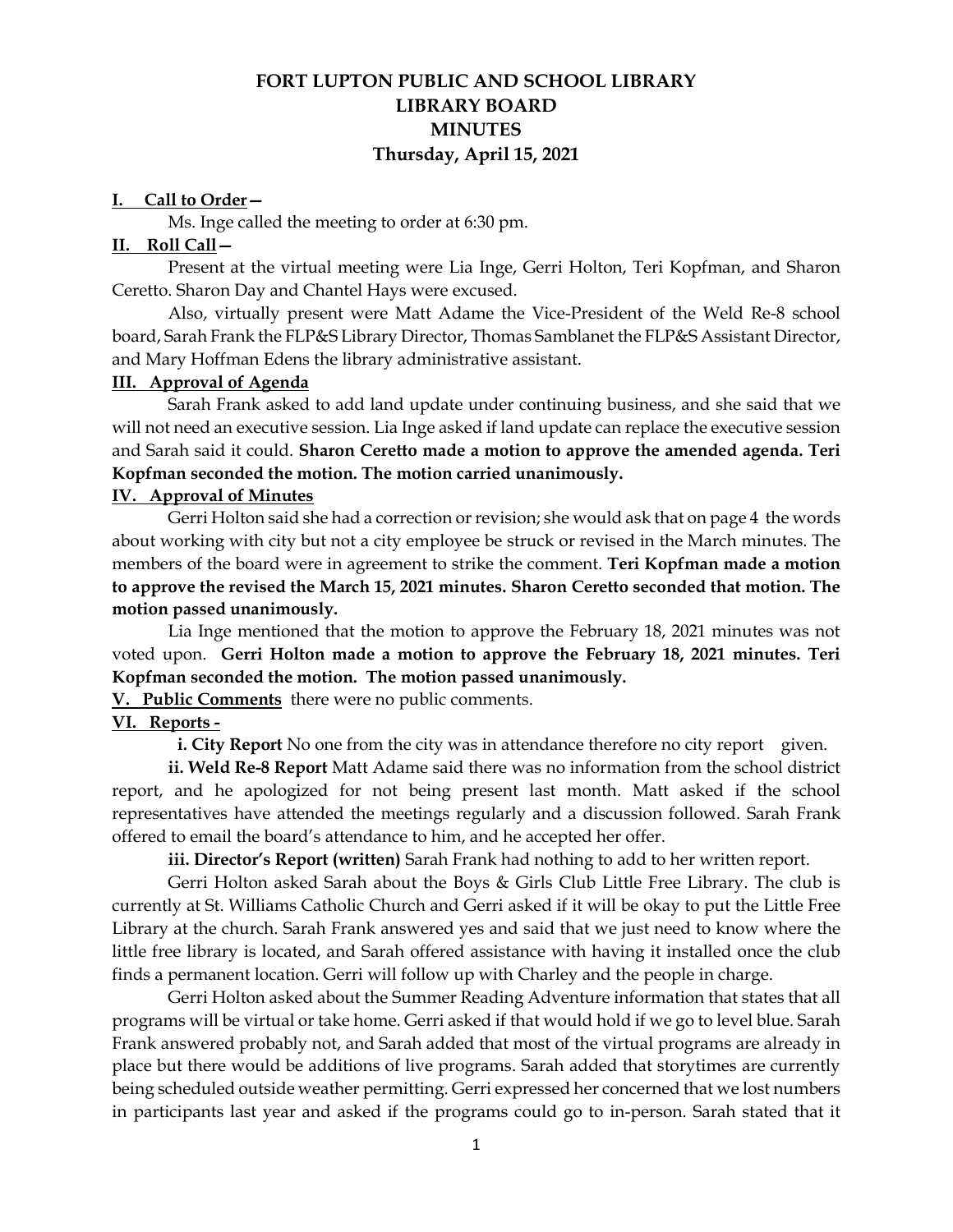depends on restrictions because blue does not include lounging in locations and currently the furniture is in storage so the library doesn't have the space right now, but we may be providing outdoor activities. Sarah continued to say when the state indicates we are green we will follow the appropriate guidance and put the furniture back into the library.

## **iv. Committee Reports**

**1.** Sunshine Fund (Ms. Holton) \$0

## **VII. New Business**

- i. **Advocating for the Library** Lia Inge began the conversation and stated that she is concerned that the community is not aware of the wonderful services and programs that the library offers. Lia said that information came to light from the recent survey and conversations with acquaintances. Lia shared that parents don't know that this library is also for younger children and they have no idea on the number of things to borrow. Lia continued to say that she has had help from Sarah, Thomas, and Ryann who have already stepped up to assist with this endeavor. The city has a new event coordinator whose name is Christy and Lia has already communicated through emails with her. Lia then mentioned that she is going to help with a city race event as a community member and board trustee because that's where she can advocate for the library where town people are gathering. Lia asked the board members to think outside the box for ideas to advocate community wide. Gerri said that setting up volunteer opportunities for the board is great idea and she offered to help at events. Lia said volunteers will have to fill out a volunteer form from city if participating in city events.
- ii. **State Board Training** Thomas Samblanet shared his screen for his presentation. Thomas said that a few people including himself attended a library board essential training provide by HPLD and presented by Crystal Schimpf from the Colorado state library. Thomas summarized the slides he felt would interest the board the most. He displayed and elaborated about the slide titles from the training that were as follows: How Governance Influences Operation; Governance & Operations: Advisory Boards and High Plains District; 6 Essential Areas of Board Responsibility; Duties of Trustees; The Role of Trustee in the Community; and Public Library Trends. Other topics he discussed included Sunshine Law in Colorado which is the open meeting law, CORA (Colorado Open Records Act), and subjects including Colorado/ALA standards and guidelines. Thomas mentioned that he will be sending out the slides and reference material. A discussion about the Sunshine Law followed and Sarah asked Gerri to share the document Gerri read from the Office of Legislative Legal Services so that Sarah could ask the attorney for further clarification. Sarah mentioned that our attorney knows that the board is a local advisory board and that she has shared his recommendation with the board previously. Sarah will send the document to him and request clarification once Gerri has sent it to her.
- iii. Short Take Training Video-Some of the newer members were not present so board decided to postpone again until next month.

## **VIII. Continuing Business**

i. **Land Update** Sarah Frank said that she sent the LOI to the seller who accepted it with minor changes regarding timelines. The attorney needed to review the changes to the timelines. Now they are working on the contract. Sarah continued that the contract would then go before the boards for approval. Lia Inge asked if the timeline was moving out or forward and Sarah answered that the timeline is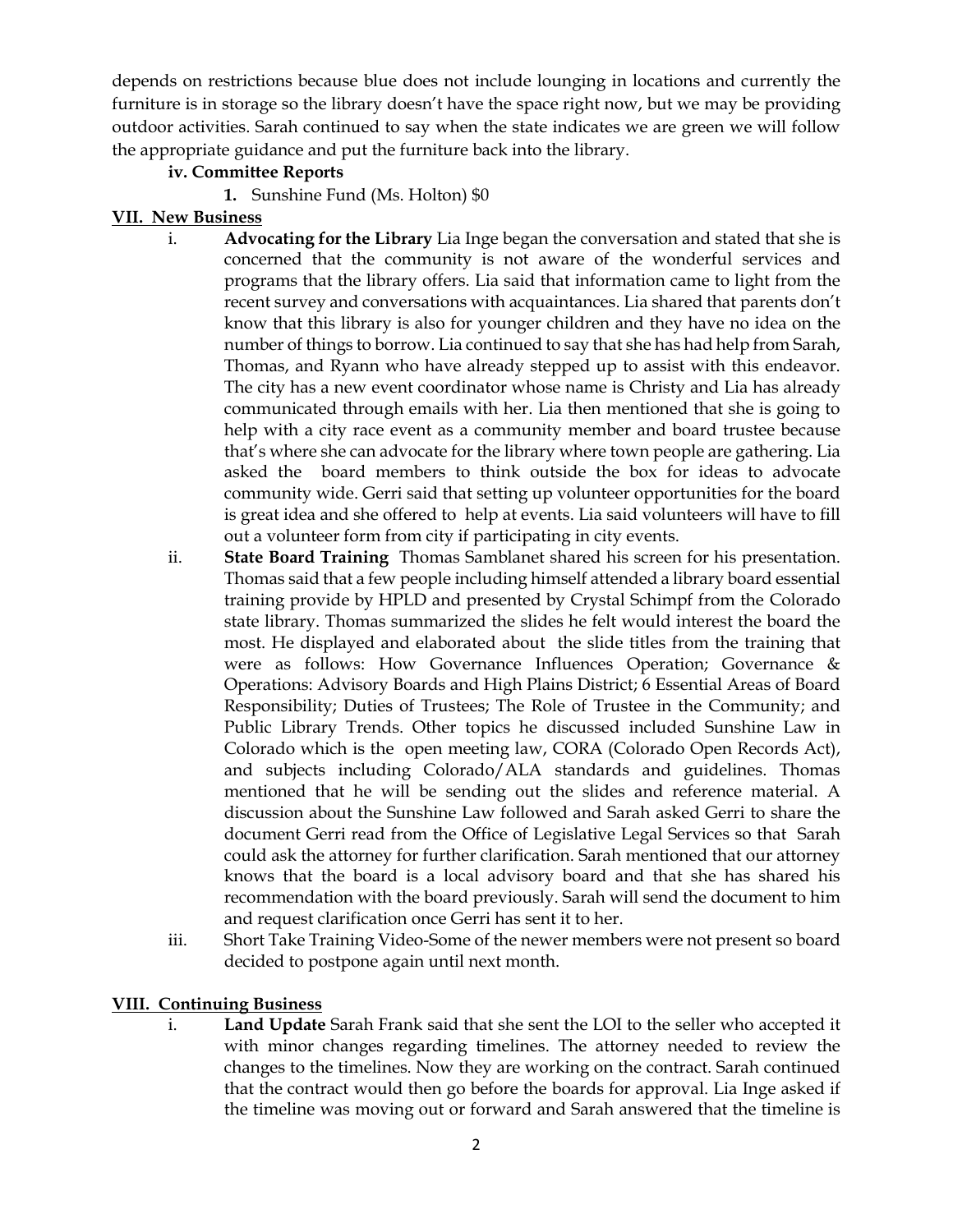shortening. Sarah said there were some revisions on the legal wording which the parties agreed upon and that she will be submitting the PSA once it is reviewed by the attorneys. Lia asked how long that will take and Sarah answered the LOI requires a PSA within 30 days. Gerri asked which attorneys are working on the contract and Sarah answered that Andy Asmus from the city and the seller's attorney are working on the contract. Gerri asked if John (the library's attorney) was involved and Sarah said that he is for specific library law questions.

**ii. Strategic Planning Committee** Thomas Samblanet presented the report for the committee. Thomas said the group is excited show a draft to the board today and that he worked on the design and layout with pulling colors from our logo to create an easy to digest and obvious document so that anyone reading it would find it comprehendible. The first page emphasizes the interaction with the community showing a picture of Damacio reading to a group of youth. On the second page Thomas elaborated on the Vision, Mission, and 4 Core Values stated. The last page lists the goals that are to 1) promote community engagement, 2) advocate to and for the community, 3) build a new public facility, and 4) remodel the Fort Lupton High School Library once we've managed to move into the new facility.

Thomas asked for feedback and thoughts from the board. Teri Kopfman added that these are five-year goals so that's why it's so expansive and that they added goal number 4. Lia Inge really liked it and said it was an awfully good draft. Gerri Holton said she loves it and that it is right on point and clear. Sharon Ceretto replied that she likes how the goals are clearly identified. Teri Kopfman shared how the committee looked at a number of examples of strategic plans from across the state of Colorado and picked out best ideas. Sarah Frank said that this also encompasses the Weld Re-8 & City mission, vision, and values.

Lia Inge asked the board prefers an extra meeting in May or to plan on a longer time at the next regular meeting to talk about this and approve the document. Gerri said it's not just reading it but ingraining in the work that the board does and a meeting that's discussing what we are about so that everyone on the board can tell that's what we're about and why. Gerri continued to say that she would prefer an in-person meeting to discuss this important statement. Sarah suggested it should be discussed further when all members are here and asked if the members would prefer a separate meeting sometime in May or have a longer regular meeting. Gerri said she would be okay with whatever is easier with the board members and what they want to do. Sharon Ceretto said she would also go along with the group consensuses but that she would prefer a longer meeting vs. an extra meeting. Lia Inge commented that May is busy month for her with family commitments but that she would make it work, whatever the board decides. Teri Kopfman shared that her May is full and suggested adding it to continuing business in the May meeting with input from the absent members. Sarah said she would talk to the absent board members and ask them about their preference and get back to the members who are present.

Lia Inge said they could get together in person depending on the COVID-19 positivity rate. Sarah Frank added that it is a goal to meet in person next month provided that the numbers are good.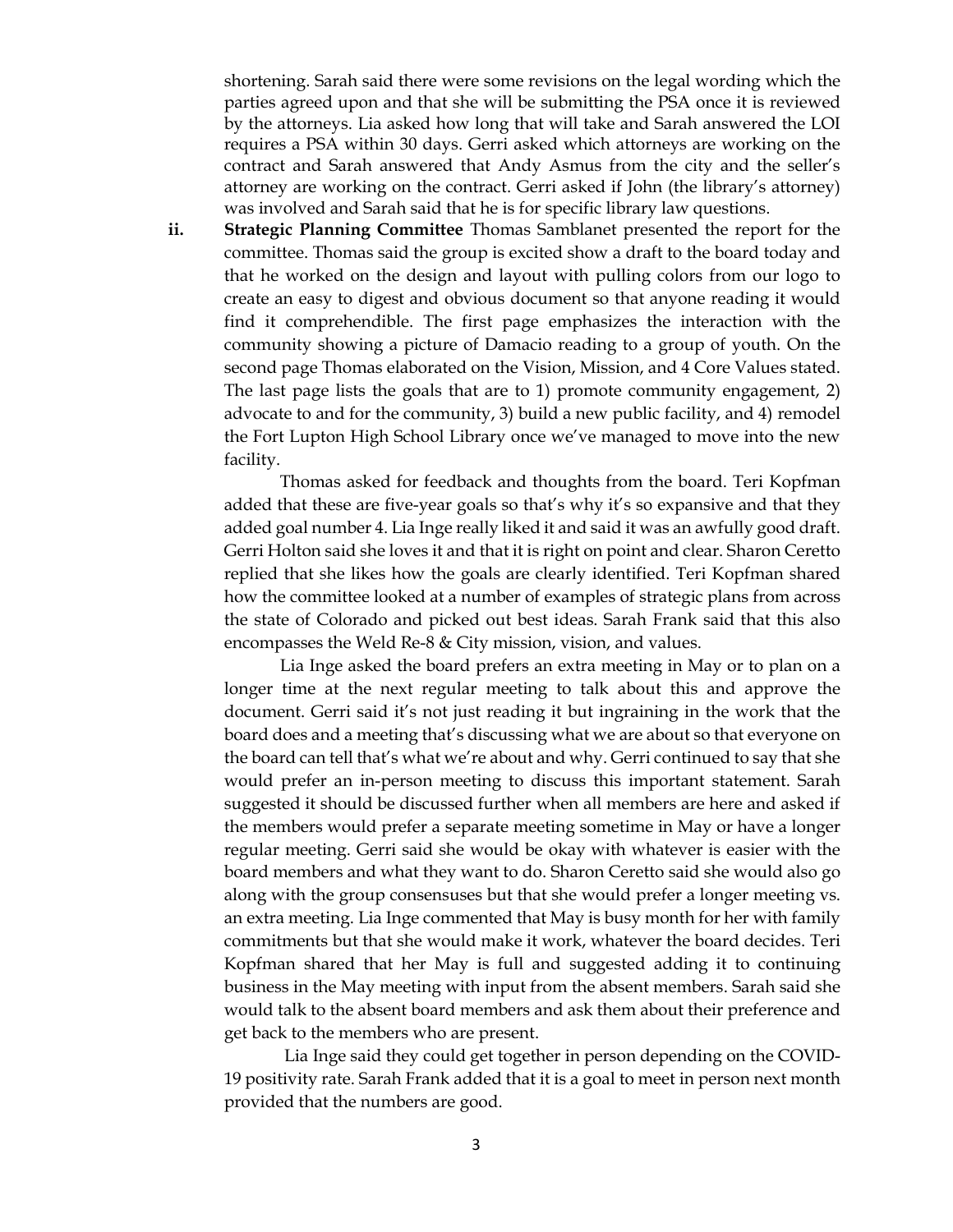- **iii. Complaint Form** Sarah Frank sent the updated complaint form to board with the packet. Gerri asked if the board has a policy for complaints and Sarah replied that it is a procedure not a policy. Lia asserted that most libraries handle complaints with a procedure not a policy. After a discussion Sarah said that she will add that no anonymous complaints will be accepted which is standard for libraries and other organizations and she'll send out the revised procedure.
- **iv. Policies Changes** Lia Inge led the discussion about policy changes. Lia read the proposed changes submitted by the library staff and city administrator in the policy documents about budget and personnel. The board had received the proposed revisions with the packet. Lia said to keep in mind since we don't have all members present anything voted on tonight would still not pass as all board members are present. Lia asked if present members would approve to adopt the two changes and asked for a motion. Gerri questioned if the members were voting to approve or to form a committee. Lia Inge discussed whether we need a committee or an agreement from the attending members and stated that the city is looking at only two changes which leaves the policies 98% intact. Gerri said she had a conflict because agreeing on these policies is out of process stated in the bylaws and policies. Sarah Frank said that in the past the staff brings the policy to board and they vote whether to adopt what is submitted and then if the board does not approve then the board would create a committee to discuss changes that the board would approve. Gerri said that recommendations are not coming from the board which is out of process. Teri said that the city is our fiduciary agent and she thought that these changes make sense for these two policies. Lia suggested to look at the budget policy and she read the proposed sentence and commented that this is what is actually physically happening. Sarah said that the policies need to mirror what the board actually does. Gerri commented that she didn't have a problem with this budget item but that the budget should also be presented to school board as well. Sarah said that we could present it to the school board as well and she continued to explain that typically the budget is part of the July packet, so it is sent to Susan Browne and Matthew Adame. Sarah Frank agreed to send it to Alan Kaylor and Debra Montoya, and they could pass it on to full school board.

Lia Inge stated that the current personnel policy is out of date and the sentence proposed will replace the obsolete information. Lia Inge read the current and proposed policies. Teri questioned Sarah if the staff and the city were having any problems as the city has already maintained staff issues for 3 years. Sarah Frank replied that there have not been any issues and continued that small libraries often don't have their own HR department. Lia shared that at this time, HR departments and labor laws handle this type of thing and are trained personnel. Gerri expressed her thought that replacing the policy with one sentence is too simple. Gerri continued to say that in the first part of our bylaws and in the IGA it says that the library director is under the direction of the library board. Gerri shared that there is some merit in having the board to be part of hiring and evaluation of the library director with good reason as the director is the person that is the single most important facet of the direction of the library. In the past the library board has been part of hiring in all the directors as they gave the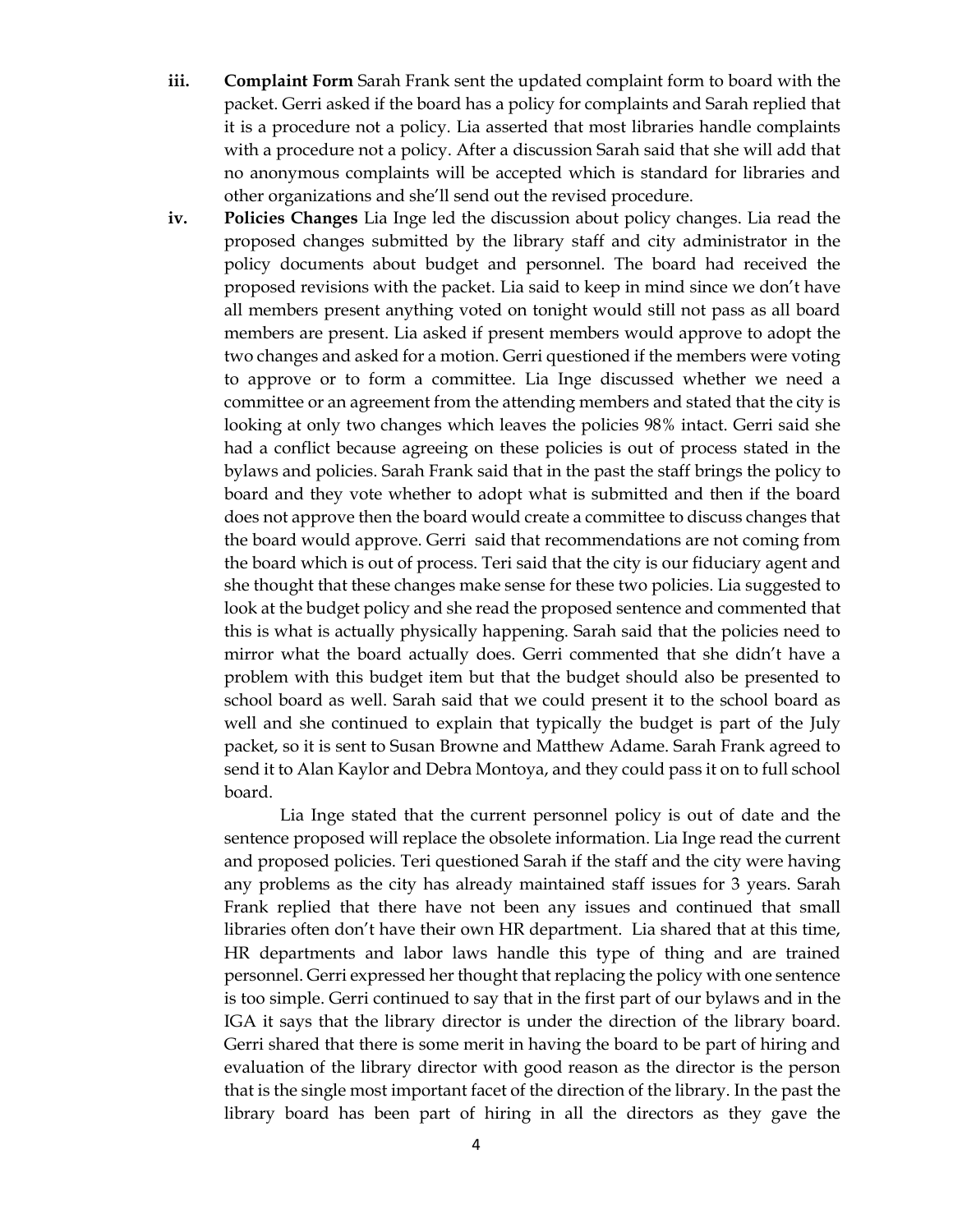recommendation. Lia clarified that this policy pertains to the staff but not to the board. Lia continued to say staff operation being discussed is about topics such as time off, and what Gerri is talking about is the bylaws section 29. Sarah said policy is for guiding staff to treat and serve all of the public well. Teri said it would be nice to discuss Gerri's concerns and Sharon Ceretto said that Gerri had valid concerns and she would like to have the total board in on the discussion. Sarah said she will send out a digital copy of employee handbook.

v. **Bylaw Changes -** Lia Inge read the current and proposed documents concerning Section 1. Gerri suggested to keep the wording of management and control that was in the original document because it corresponds with the language as in the 1985 IGA for HPLD. A discussion followed about the 1985 IGA. Teri thought that the board is managing the library and management includes making good decisions or control.

Lia Inge read the current and proposed wording of section A. Lia pointed out that there was old phrasing specifically of the 2013 IGA. Lia then read the updated wording and pointed out that the board is currently an advisory board. Sarah pointed out that in the current IGA it does specify some duties for board. Gerri said that the IGA is not correct in some of the duties of the board and one is the budget, they don't match. Gerri said specifically that the city, staff, and board prepare and submit the budget.

Lia Inge continued to section 29 that removes a paragraph stating a process that no longer happens and has not happened for quite a while. Lia continued to read the proposed revision. Gerri stated that the revised heading says the duties of the president and that this has nothing to do with the duties of the president. A discussion followed about removing the paragraph or including it in a more appropriate place and the board duties or oversight concerning the budget. Gerri said there is not financial oversight by board stated in the document and that she finds it appalling. Lia said that the budget committee could make recommendations on this topic.

Lia Inge read Section 29 & 30 which concerns the library director employment and duties. Gerri suggested the wording be that the board **shall** participate with the hiring and evaluation process of the library director. Gerri asked Sarah if she thought that she (Sarah) had a conflict of interest, Sarah stated that she did not have a conflict of interest. Gerri asked how the city administrator supervises her. Sarah listed the several ways that she is supervised including frequent meetings. Gerri said there may be conflict of interest in potential budget, direction of the library, types of materials, or political influences.

Gerri continued to say that the library is a joint library and should be multifaceted with the city, school board, and library board who would combine to affirm the different things of what they want in director to produce creating a big picture of what the specific role is as a director. Teri suggested that Gerri might be concerned about how we are funded. Gerri said that the recent training said potential issues could be influenced by external pressures not so much now but for future board members. Teri questioned if Gerri was saying that the director is hired by and supervised by the city along with the board and asked if that would make it better. Gerri said that the last hiring went well but she thinks that it's not a good practice as written. Lia stated that they wouldn't vote on these changes tonight due to the absent members.